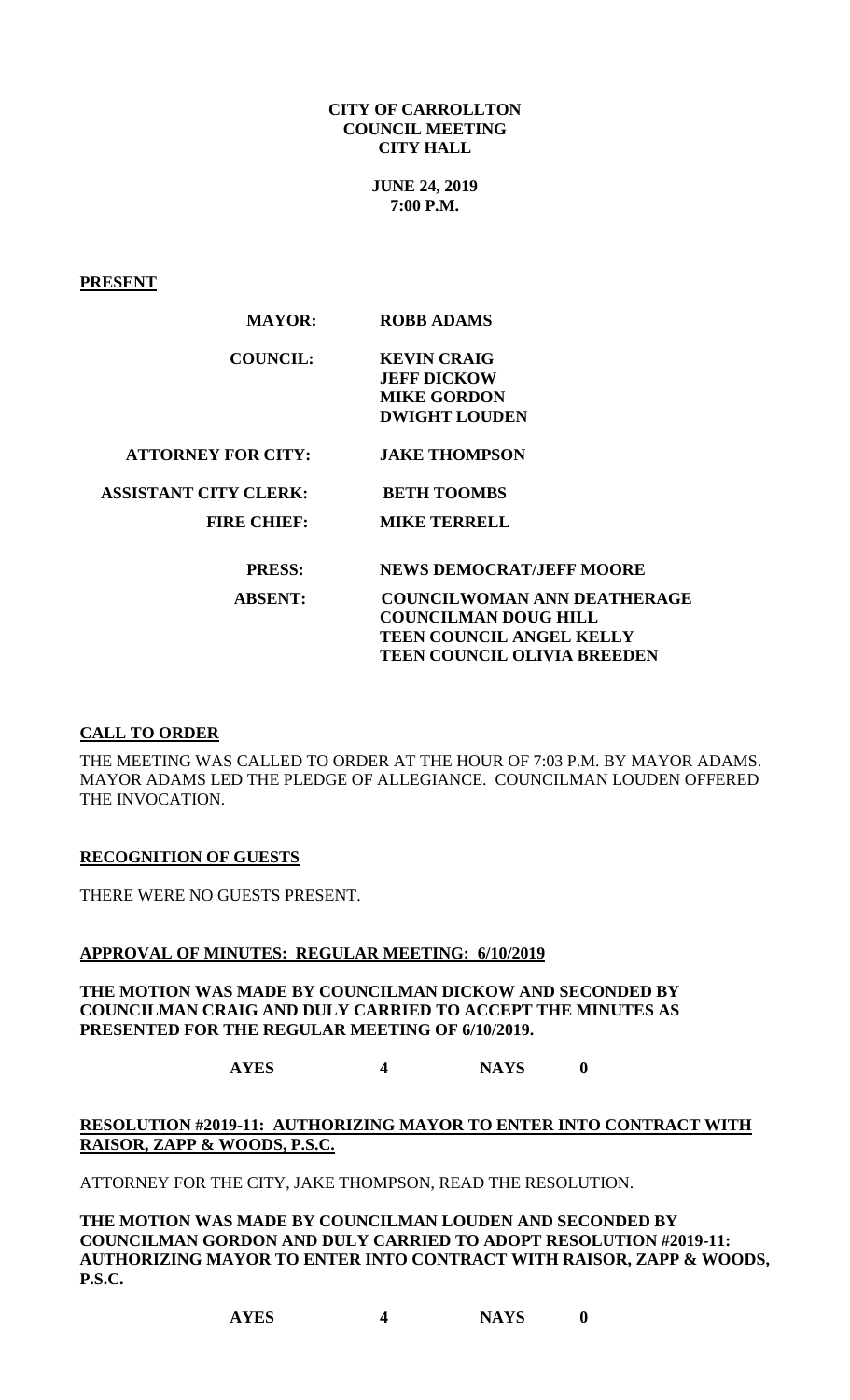# **RESOLUTION #2019-12: AUTHORIZING MAYOR TO ENTER INTO CONTRACT WITH BLACK DIAMOND**

ATTORNEY FOR THE CITY, JAKE THOMPSON, READ THE RESOLUTION.

## **THE MOTION WAS MADE BY COUNCILMAN DICKOW AND SECONDED BY COUNCILMAN GORDON AND DULY CARRIED TO ADOPT RESOLUTION #2019-12: AUTHORIZING MAYOR TO ENTER INTO CONTRACT WITH BLACK DIAMOND.**

**AYES 4 NAYS 0**

## **UNFINISHED BUSINESS**

### **SPLASH PARK**

MAYOR ADAMS SAID SINCE THE BIDS FOR TUFF COATING WERE REJECTED AT THE LAST COUNCIL MEETING THERE HAD BEEN DISCUSSION OF PAINTING FOR A NON-SKID SURFACE. A COST ESTIMATE OF SUPPLIES WOULD BE \$2,500, WITH THE PUBLIC WORKS DEPARTMENT PROVIDING THE LABOR.

# **THE MOTION WAS MADE BY COUNCILMAN LOUDEN AND SECONDED BY COUNCILMAN CRAIG AND DULY CARRIED TO FOREGO ANY TYPE OF COATING AT THE SPLASH PARK THIS YEAR.**

**AYES 4 NAYS 0**

THE FENCE FOR THE SPLASH PARK HAS BEEN SHIPPED. GENE BAKER EXPECTS IT TO BE DELIVERED IN THE NEXT 2 - 3 DAYS. HE WILL BE ABLE TO HAVE IT INSTALLED IN THREE DAYS, WEATHER PERMITTING.

THE SPLASH PARK PASSED THE STATE INSPECTION LAST WEEK. THE PHONE BOX, BACK BOARD, AND FIRST AID KIT WILL HAVE TO BE MOVED ONCE THE FENCE IS INSTALLED.

THERE WAS DISCUSSION ON THE DAYS AND HOURS OF OPERATION FOR THE SPLASH PARK. COUNCIL AGREED TO HAVE IT OPEN 7 DAYS/WEEK FROM NOON - 8 P.M. UNTIL SCHOOL STARTS. THEY WILL REVISIT HOURS OF OPERATION WHEN SCHOOL STARTS. THE SPLASH PARK WILL NOT BE OPEN IF IT IS RAINING. MAYOR ADAMS SAID THEY WILL TRY TO KEEP IT OPEN JULY 4TH. IF IT GETS HECTIC, IT WILL BE SHUT DOWN. COUNCILMAN CRAIG SUGGESTED THE CITY HIRE SOMEONE TO WATCH THE SPLASH PARK ON DAYS SUCH AS JULY 4TH AND BANDS & BBQ WEEKEND WHEN A CROWD IS EXPECTED AT POINT PARK.

### **CAMERA SYSTEM**

THE INSTALLATION IS COMING ALONG. SOME CAMERAS ARE ALREADY OPERATIONAL.

### **NEW BUSINESS**

ATTORNEY FOR THE CITY, JAKE THOMPSON, BROUGHT ONE ABATEMENT RECOMMENDATION TO COUNCIL FROM TODAY'S CODE ENFORCEMENT MEETING. IT IS FOR TEARING DOWN A BUILDING ON CECIL CARTER'S PROPERTY AT 1121 6TH STREET.

**THE MOTION WAS MADE BY COUNCILMAN GORDON AND SECONDED BY COUNCILMAN LOUDEN AND DULY CARRIED TO ACCEPT THE CODE ENFORCEMENT BOARD'S RECOMMENDATION FOR ABATEMENT AT 1121 6TH STREET TO TEAR DOWN A BUILDING.**

| <b>AYES</b> | <b>NAYS</b> |  |
|-------------|-------------|--|
|-------------|-------------|--|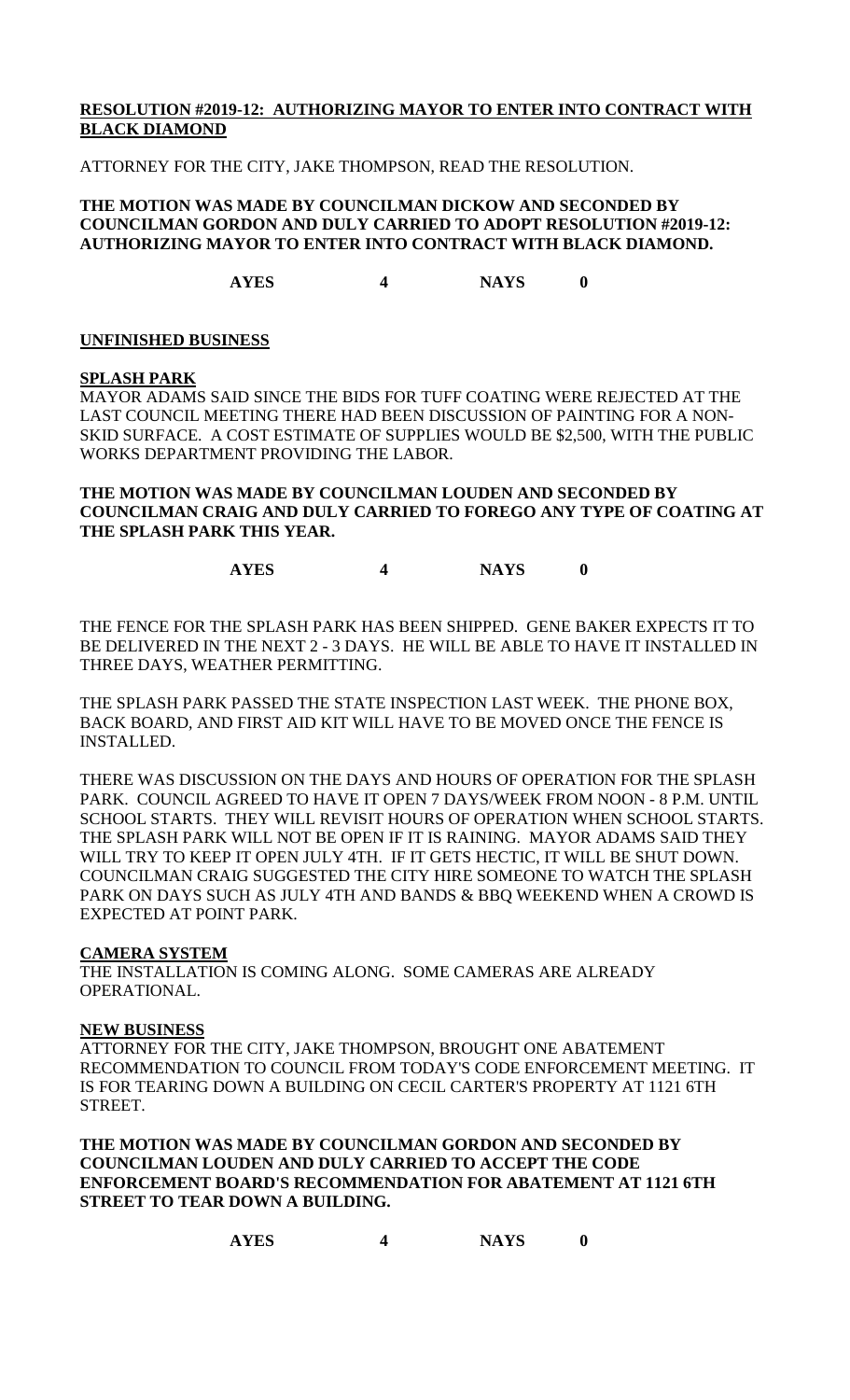# **MAYOR'S REPORT**

MAYOR ADAMS DISTRIBUTED THE KENTUCKY CITY MAGAZINE TO COUNCIL MEMBERS. THERE WAS AN ARTICLE THAT HIGHLIGHTED CARROLLTON AND THE DEVELOPMENT OF POINT PARK AND THE RIVERFRONT. BOBBIE BRYANT, COMMUNITY DEVELOPMENT ADVISOR FOR KLC, INTERVIEWED MAYOR ADAMS AND SAM BURGESS LAST FALL.

MAYOR ADAMS ATTENDED A KLC BOARD MEETING LAST WEEK TO TESTIFY ON LEGISLATION FOR SPLASH PARKS.

**EXECUTIVE SESSION EXECUTIVE SESSION: PER KRS 61.810& (C):PROPERTY ACQUISITION/DISPOSITION/LITIGATION**

**THE MOTION WAS MADE BY COUNCILMAN LOUDEN AND SECONDED BY COUNCILMAN CRAIG AND DULY CARRIED TO GO INTO EXECUTIVE SESSION TO DISCUSS PROPOSED OR PENDING LITIGATION AGAINST OR ON BEHALF OF THE CITY AND POTENTIAL ACQUISTION OR DISPOSITION OF PROPERTY PURSUANT TO KRS 61.810(1)(C) BECAUSE OF ATTORNEY CLIENT PRIVILEGE AT THE HOUR OF 7:28P.M.**

**AYES 4 NAYS 0**

**THE MOTION WAS MADE BY COUNCILMAN LOUDEN AND SECONDED BY COUNCILMAN GORDON AND DULY CARRIED TO COME OUT OF EXECUTIVE SESSION AT THE HOUR OF 7:48 P.M.**

**AYES 4 NAYS 0**

**NO ACTION TAKEN.**

# **APPROVAL OF ACCOUNTS PAID/PAYABLE 6/12/19 - 6/25/19**

**THE MOTION WAS MADE BY COUNCILMAN CRAIG AND SECONDED BY COUNCILMAN DICKOW AND DULY CARRIED TO APPROVE THE ACCOUNTS PAID/PAYABLE 6/12/19 THROUGH 6/25/19.**

**AYES 4 NAYS 0**

### **COMMENTS:**

**COUNCILMAN DICKOW:** WANTED TO GIVE A SHOUT OUT TO RIVER SWEEP SPONSORS AND VOLUNTEERS.

**COUNCILMAN CRAIG:** EVERYONE NEEDS TO REMEMBER FIREWORKS ON JULY 4TH. ALSO, WANTED TO THANK THE COUNTY FOR THEIR SPONSORSHIP FOR THE JULY 4TH CELEBRATION.

**MAYOR ADAMS:** THE ENTERTAINMENT SCHEDULE WAS COMPLETED TODAY FOR JULY 4TH. THE LIONS CLUB IS STILL SELLING \$10 TICKETS FOR THE GOLF BALL DROP FUNDRAISER THAT WILL TAKE PLACE AT POINT PARK JULY 4TH AT 2 P.M. THE BALL THAT COMES CLOSEST TO THE HOLE WILL WIN \$1,000.

**COUNCILMAN LOUDEN:** ASKED EVERYONE TO JOIN IN AND SING HAPPY BIRTHDAY TO COUNCILMAN GORDON.